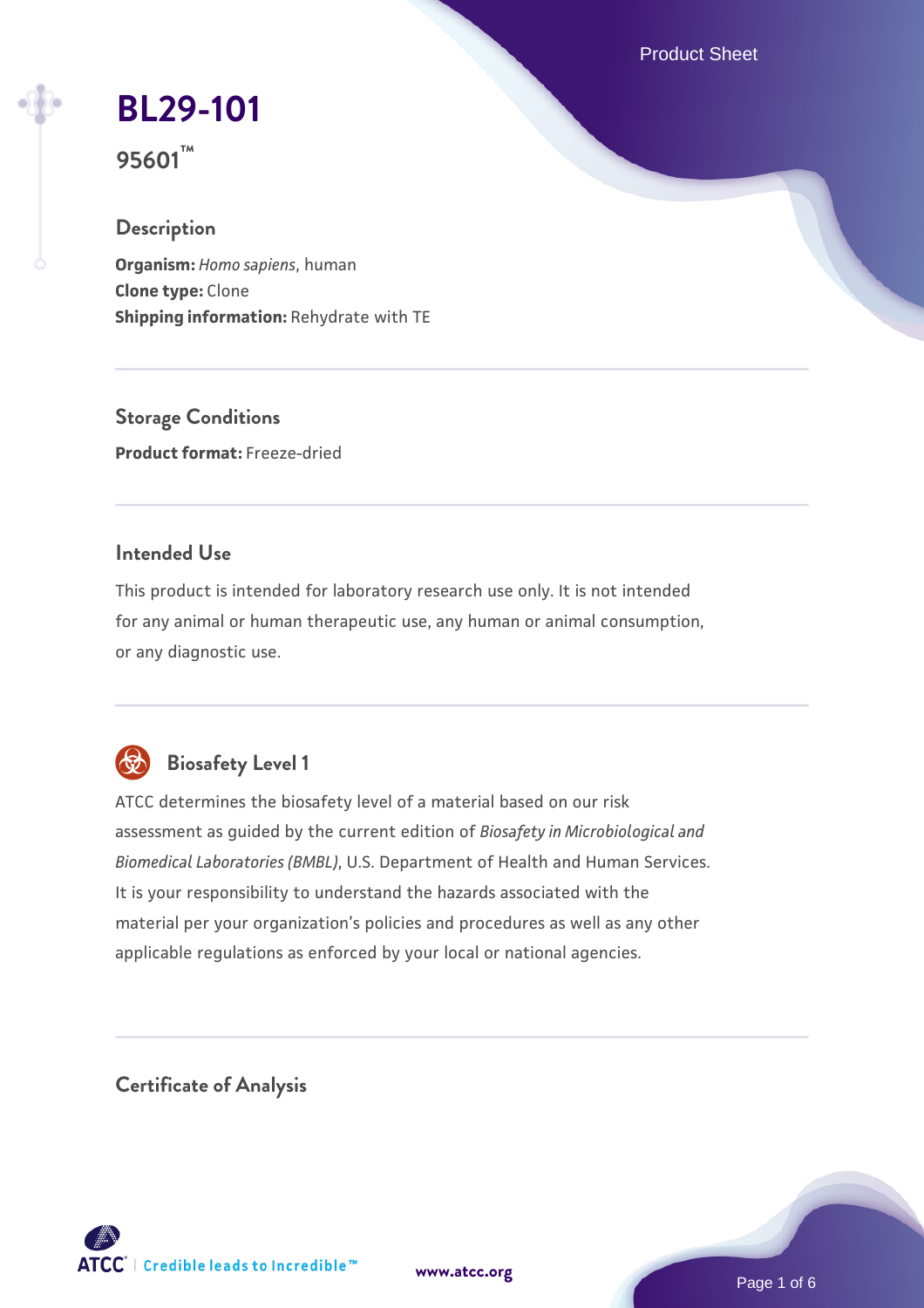**[BL29-101](https://www.atcc.org/products/95601)** Product Sheet **95601**

For batch-specific test results, refer to the applicable certificate of analysis that can be found at www.atcc.org.

#### **Insert Information**

**Insert size (kb):** 1.05 **Type of DNA:** cDNA **Insert source:** BL29 cell line **Insert tissue:** BL29 cell line **Insert information:** DESCRIPTION OF INSERT COMPONENT: Disease: Burkitt's lymphoma Cross references: DNA Seq. Acc.: T25881; EST: EST101; Primer: T7; THC id: THC121565 Disease: Burkitt's lymphoma DNA Seq. Acc.: T25882; EST: EST101R; Primer: T3 **Genome:** Homo sapiens **Chromosome:** 17 **Gene name:** DNA Segment, single copy, expressed **Gene product:** DNA Segment, single copy, expressed [D17S1530E] **Gene symbol:** D17S1530E **Contains complete coding sequence:** Unknown **Insert end:** Modification: EcoRI linker

### **Vector Information**

**Construct size (kb):** 3.950000047683716 **Intact vector size:** 2.960 **Vector name: pBluescript SK-Type of vector:** phagemid **Construction:** pUC19 **Host range:** *Escherichia coli* **Vector end:** EcoRI **Cloning sites:** KpnI; ApaI; DraII; XhoI; SalI; HincII; AccI; ClaI; HindIII; EcoRV; EcoRI; Pstl; Smal; BamHI; Spel; Xbal; EagI; NotI; SacII; BstXI; SacI



**[www.atcc.org](http://www.atcc.org)**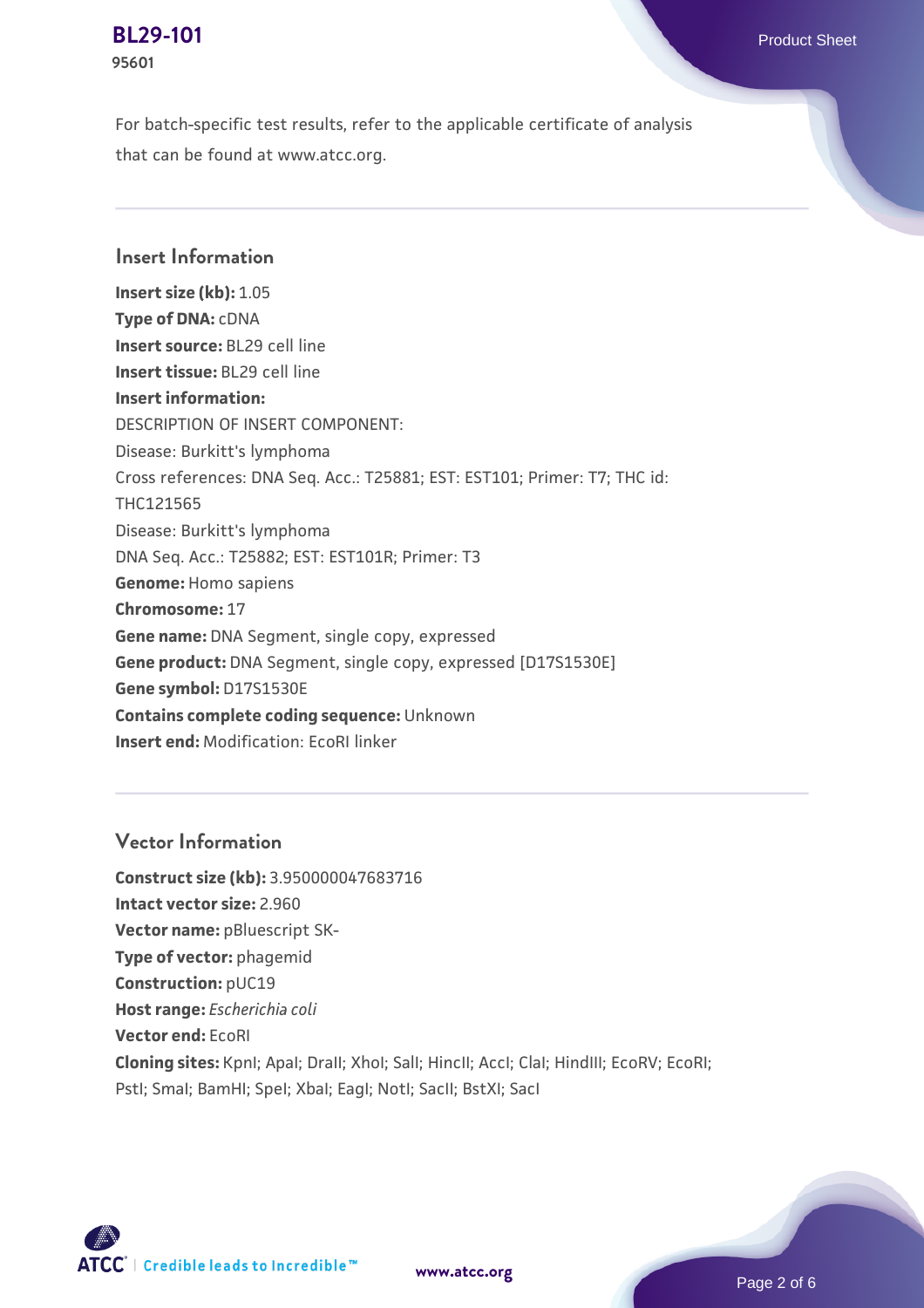**[BL29-101](https://www.atcc.org/products/95601)** Product Sheet **95601**

**Insert detection:** lacZ', <- **Markers:** ampR **MCS:** KpnI...SacI, -> **Polylinker sites:** SacI; BstXI; SacII; NotI; EagI; XbaI; SpeI; BamHI; SmaI; PstI; EcoRI; EcoRV; HindIII; (ClaI Bsp106I); (HincII AccI SalI); XhoI; (Eco0109I DraII ApaI); KpnI **Primer site: M13-20, ->: M13 reverse, <-**Promoters: T7; T3; lac **Replicon:** f1, →; pMB1

#### **Notes**

Restriction digests of the clone give the following sizes (kb): BamHI--3.4, 0.72; EcoRI--2.9, 1.2; HindIII--4.0; PstI--3.75, 0.34; PvuII--2.4, 0.94, 0.49, 0.34 - ATCC staff

# **Material Citation**

If use of this material results in a scientific publication, please cite the material in the following manner: BL29-101 (ATCC 95601)

## **References**

References and other information relating to this material are available at www.atcc.org.

#### **Warranty**

The product is provided 'AS IS' and the viability of ATCC® products is



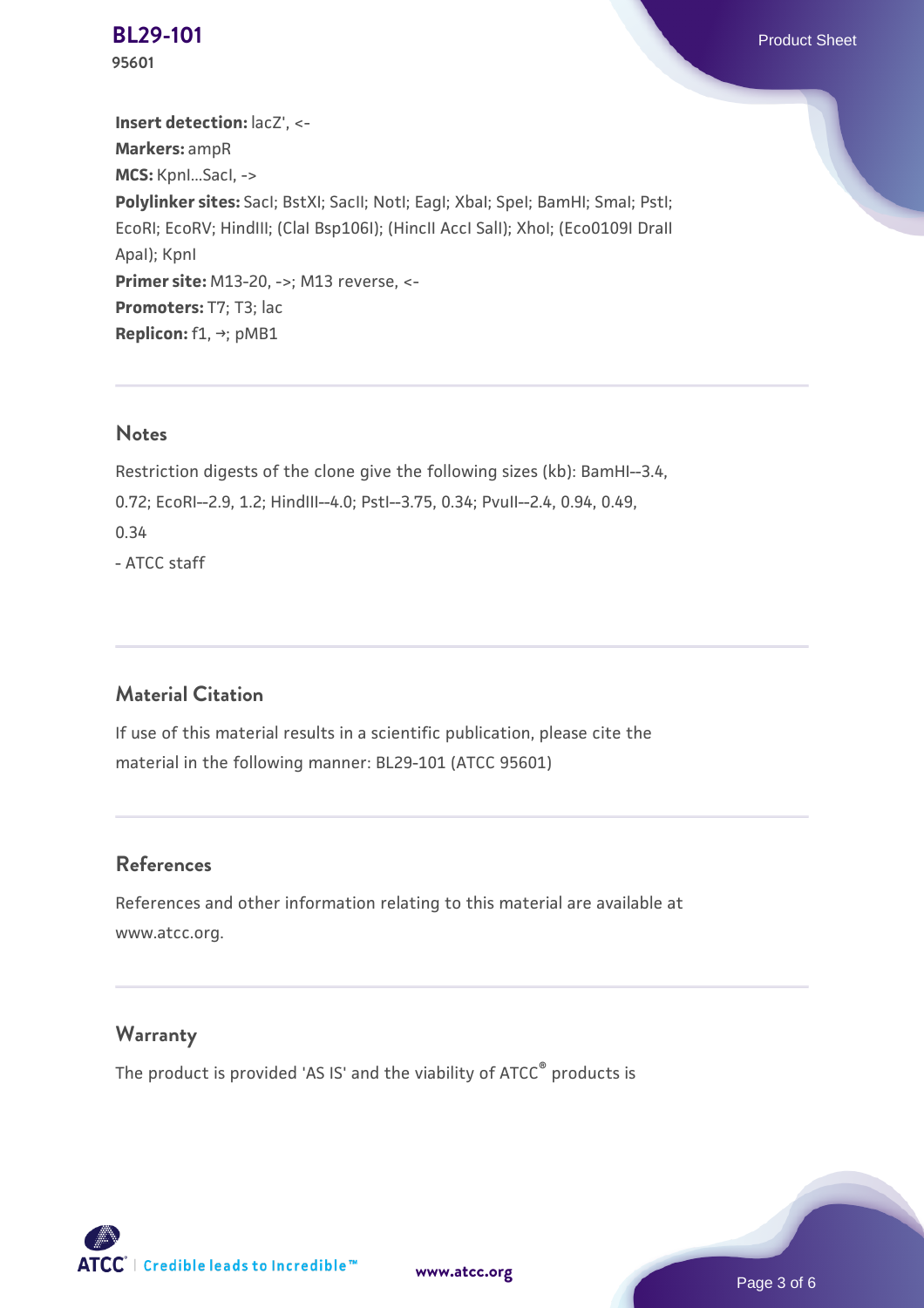**[BL29-101](https://www.atcc.org/products/95601)** Product Sheet **95601**

warranted for 30 days from the date of shipment, provided that the customer has stored and handled the product according to the information included on the product information sheet, website, and Certificate of Analysis. For living cultures, ATCC lists the media formulation and reagents that have been found to be effective for the product. While other unspecified media and reagents may also produce satisfactory results, a change in the ATCC and/or depositor-recommended protocols may affect the recovery, growth, and/or function of the product. If an alternative medium formulation or reagent is used, the ATCC warranty for viability is no longer valid. Except as expressly set forth herein, no other warranties of any kind are provided, express or implied, including, but not limited to, any implied warranties of merchantability, fitness for a particular purpose, manufacture according to cGMP standards, typicality, safety, accuracy, and/or noninfringement.

#### **Disclaimers**

This product is intended for laboratory research use only. It is not intended for any animal or human therapeutic use, any human or animal consumption, or any diagnostic use. Any proposed commercial use is prohibited without a license from ATCC.

While ATCC uses reasonable efforts to include accurate and up-to-date information on this product sheet, ATCC makes no warranties or representations as to its accuracy. Citations from scientific literature and patents are provided for informational purposes only. ATCC does not warrant that such information has been confirmed to be accurate or complete and the customer bears the sole responsibility of confirming the accuracy and completeness of any such information.

This product is sent on the condition that the customer is responsible for and assumes all risk and responsibility in connection with the receipt, handling, storage, disposal, and use of the ATCC product including without limitation taking all appropriate safety and handling precautions to minimize health or



**[www.atcc.org](http://www.atcc.org)**

Page 4 of 6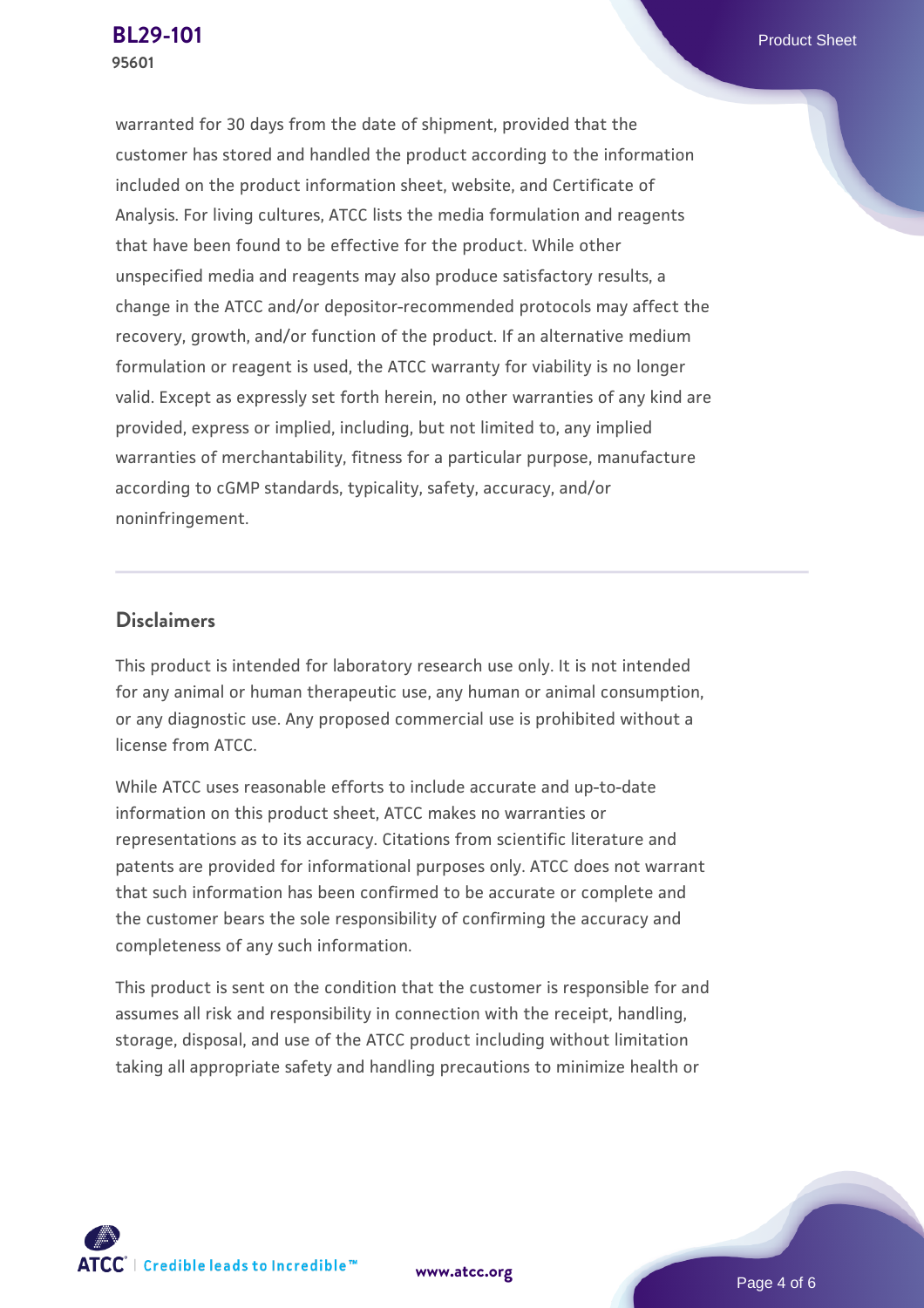environmental risk. As a condition of receiving the material, the customer agrees that any activity undertaken with the ATCC product and any progeny or modifications will be conducted in compliance with all applicable laws, regulations, and guidelines. This product is provided 'AS IS' with no representations or warranties whatsoever except as expressly set forth herein and in no event shall ATCC, its parents, subsidiaries, directors, officers, agents, employees, assigns, successors, and affiliates be liable for indirect, special, incidental, or consequential damages of any kind in connection with or arising out of the customer's use of the product. While reasonable effort is made to ensure authenticity and reliability of materials on deposit, ATCC is not liable for damages arising from the misidentification or misrepresentation of such materials.

Please see the material transfer agreement (MTA) for further details regarding the use of this product. The MTA is available at www.atcc.org.

# **Copyright and Trademark Information**

© ATCC 2021. All rights reserved. ATCC is a registered trademark of the American Type Culture Collection.

# **Revision**

This information on this document was last updated on 2021-05-19

### **Contact Information**

ATCC 10801 University Boulevard Manassas, VA 20110-2209 **IISA** US telephone: 800-638-6597